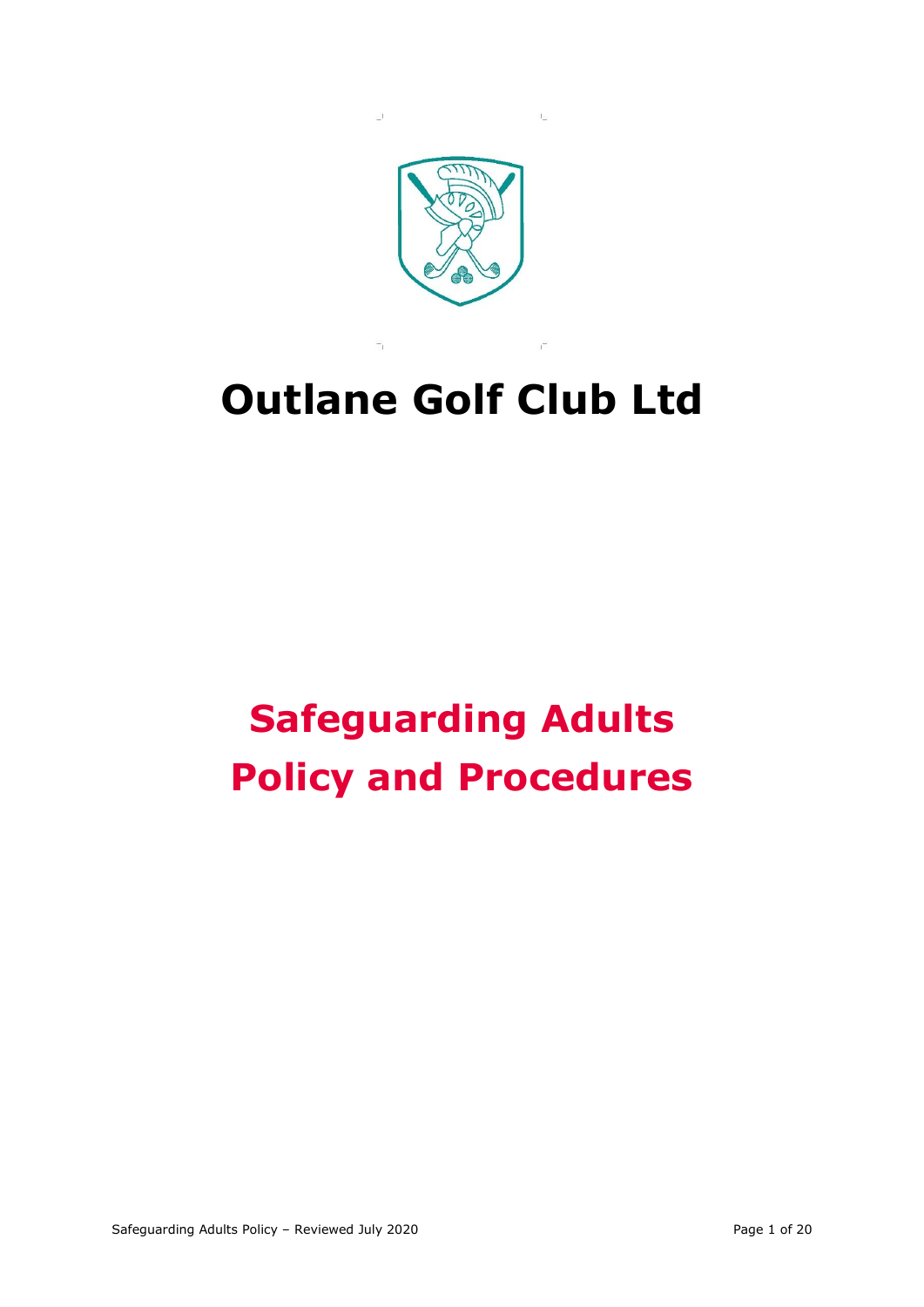## **Contents**

| Safeguarding Policy Statement                | <u>3</u>                 |
|----------------------------------------------|--------------------------|
|                                              |                          |
| 1. Complaints, concerns and allegations      | <u>6</u>                 |
| 2. Responding to a Disclosure of Abuse       | $\overline{\mathcal{I}}$ |
| 3. Signs and Indicators of Abuse and Neglect | <u>8</u>                 |
| 4. Consent                                   | <u>و</u>                 |
| 5. Useful Contacts                           | <u> 11</u>               |
| <b>Supporting Documents</b>                  |                          |
| Safeguarding Adults Flowchart                | <u>12</u>                |
| Capacity - Guidance on Making Decisions      | <u>13</u>                |
| Incident Report Form                         | 15                       |
| Guidance on Types of Harm                    | 17                       |
| Guidance on Consent and Information Sharing  | <u>18</u>                |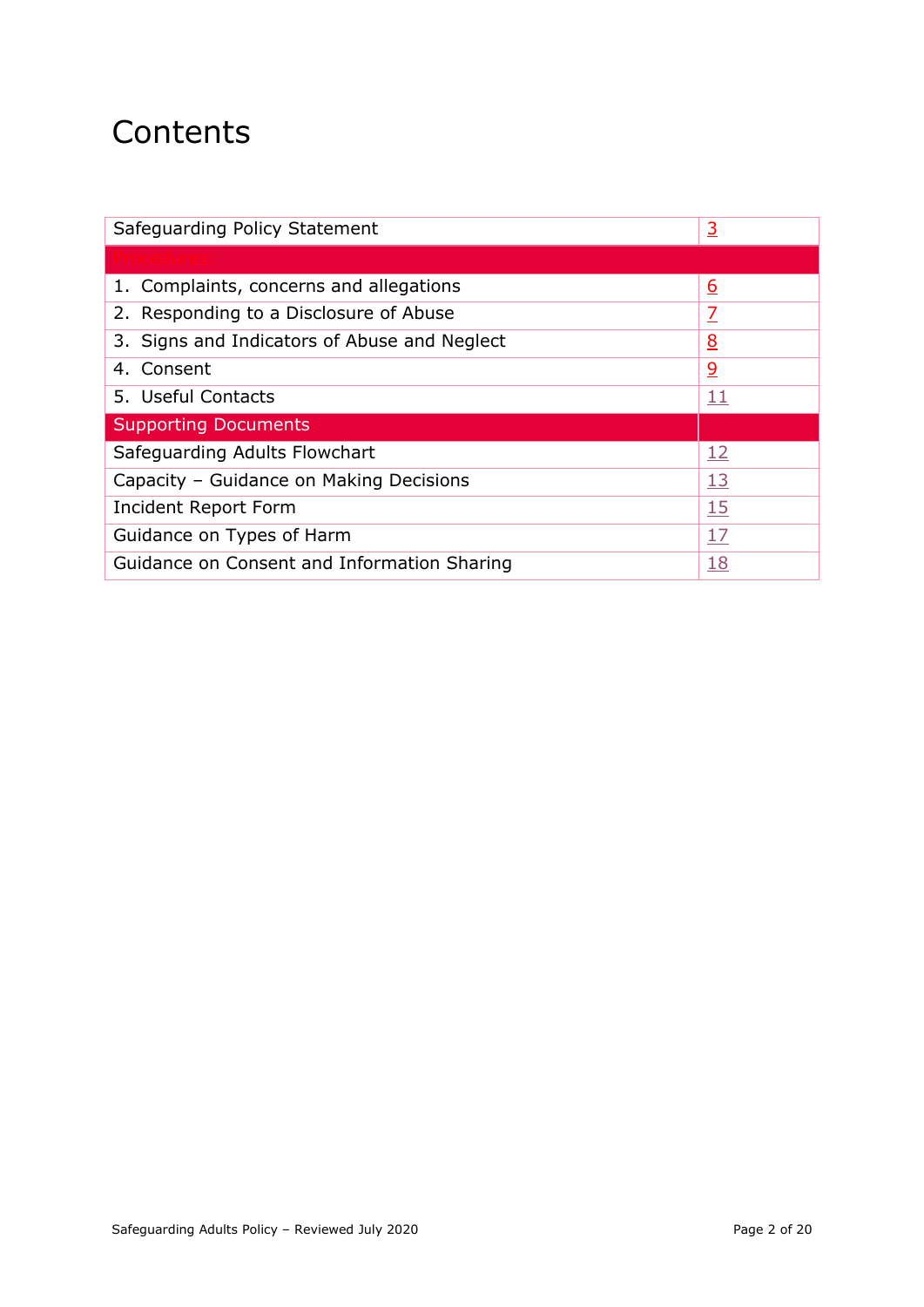## Safeguarding Adults Policy

## <span id="page-2-0"></span>**Introduction**

Outlane Golf Club is committed to creating and maintaining a safe and positive environment for all individuals involved in golf.

Safeguarding duties apply to an adult who:

- Has needs for care and support (whether or not the local authority is meeting any of those needs) and;
- Is experiencing, or is at risk of, abuse or neglect; and;
- As a result of those care and support needs is unable to protect themselves from either the risk of, or the experience of, abuse or neglect.

## Principles in relation to adults at risk

The Care and Support Statutory Guidance Section 14.13 sets out the following six key principles which underpin all adult safeguarding work:

- Empowerment: People being supported and encouraged to make their own decisions and informed consent.
- Prevention: It is better to take action before harm occurs.
- Proportionality: The least intrusive response appropriate to the risk presented.
- Protection: Support and representation for those in greatest need.
- Partnership: Local solutions through services working with their communities. Communities have a part to play in preventing, detecting and reporting neglect and abuse.
- Accountability: Accountability and transparency in delivering safeguarding.

**Making safeguarding personal** is the concept that adult safeguarding should be person led and outcome focused. It engages the person in a conversation about how best to respond to their safeguarding situation in a way that enhances involvement, choice and control. As well as improving quality of life, well-being and safety.

Wherever possible discuss safeguarding concerns with the adult to get their view of what they would like to happen and keep them involved in the safeguarding process, seeking their consent to share information outside of the organisation where necessary.

The principles of the Mental Capacity Act 2005 (MCA) state that every individual has the right to make their own decisions and provides the framework for this to happen.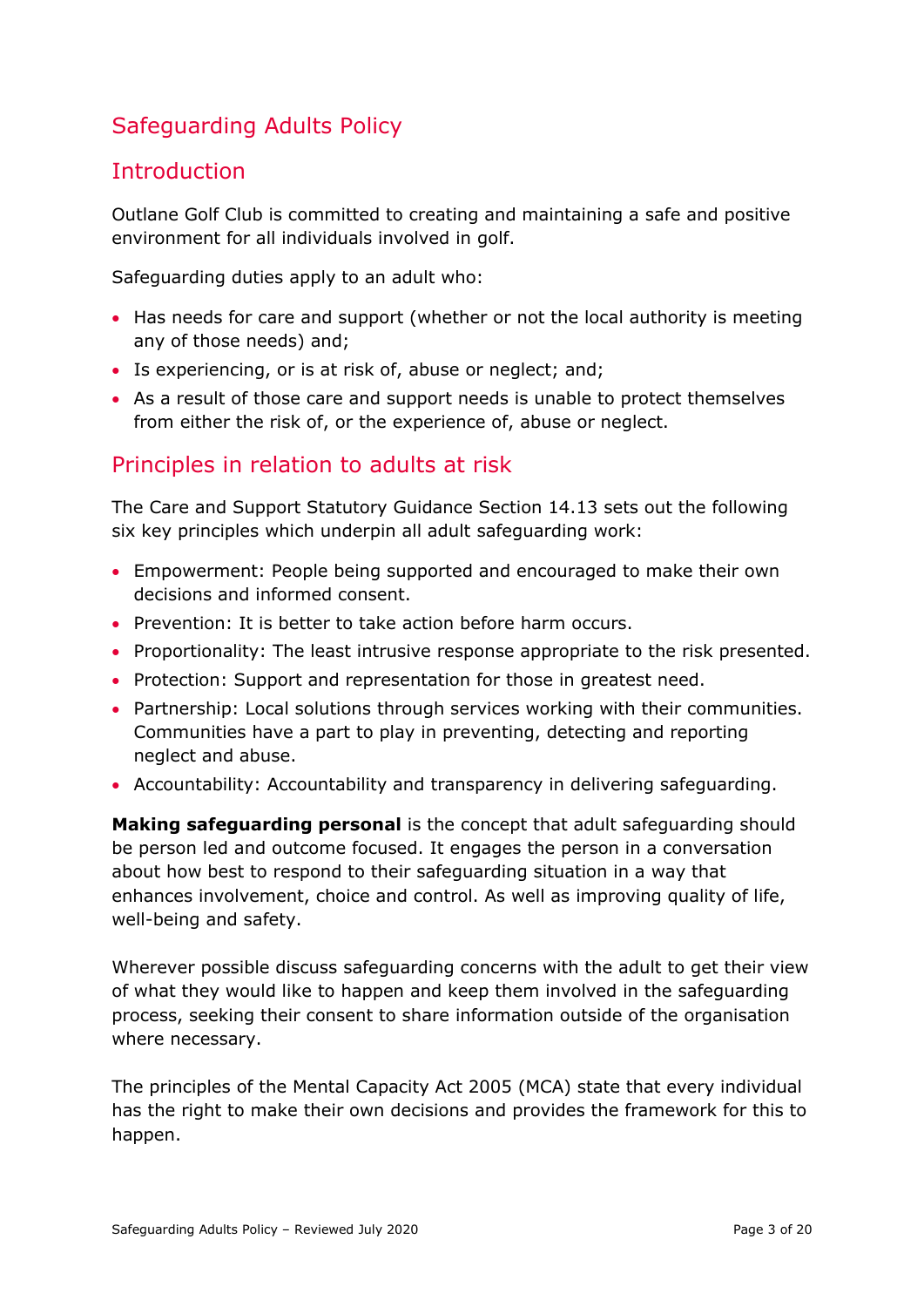In addition Outlane Golf Club recognises the following principles which underpin our work with all groups and individuals who may have additional needs for support and protection:

- It is every adult's right to be protected from abuse irrespective of their age, gender identity, faith or religion, culture, ethnicity, sexual orientation, background, economic position, marital status, disability or level of ability.
- All staff and volunteers share the responsibility for the protection of adults at risk and will show respect and understanding for their rights, safety and welfare.
- The additional vulnerability of disabled adults (including those with invisible disabilities, learning and communication differences) is recognised.
- Allegations of abuse or concerns about the welfare of any adult will be treated seriously and will be responded to swiftly and appropriately.
- Outlane Golf Club recognises the role and responsibilities of the statutory agencies in safeguarding adults and is committed to complying with the procedures of the Local Safeguarding Adults Boards.
- Confidentiality will be maintained appropriately at all times and the adult's safety and welfare must be the overriding consideration when making decisions on whether or not to share information about them.
- Outlane Golf Club will support all adults to understand their roles and responsibilities with regards to safeguarding and protecting adults at risk, including the responsibility to report all concerns in line with Outlane Golf Club safeguarding adults policy and procedures.
- All participants involved in golfing activities have the right to be listened to with respect and to be heard.

## Guidance and legislation

The practices and procedures within this policy are based on the principles contained within the UK and legislation and Government Guidance and have been developed to complement the Safeguarding Adults Boards policy and procedures, and take the following into consideration:

- The Care Act 2014
- The Protection of Freedoms Act 2012
- Domestic Violence, Crime and Victims (Amendment ) Act 2012
- The Equality Act 2010
- The Safeguarding Vulnerable Groups Act 2006
- Mental Capacity Act 2005
- Sexual Offences Act 2003
- The Human Rights Act 1998
- The Data Protection Act 2018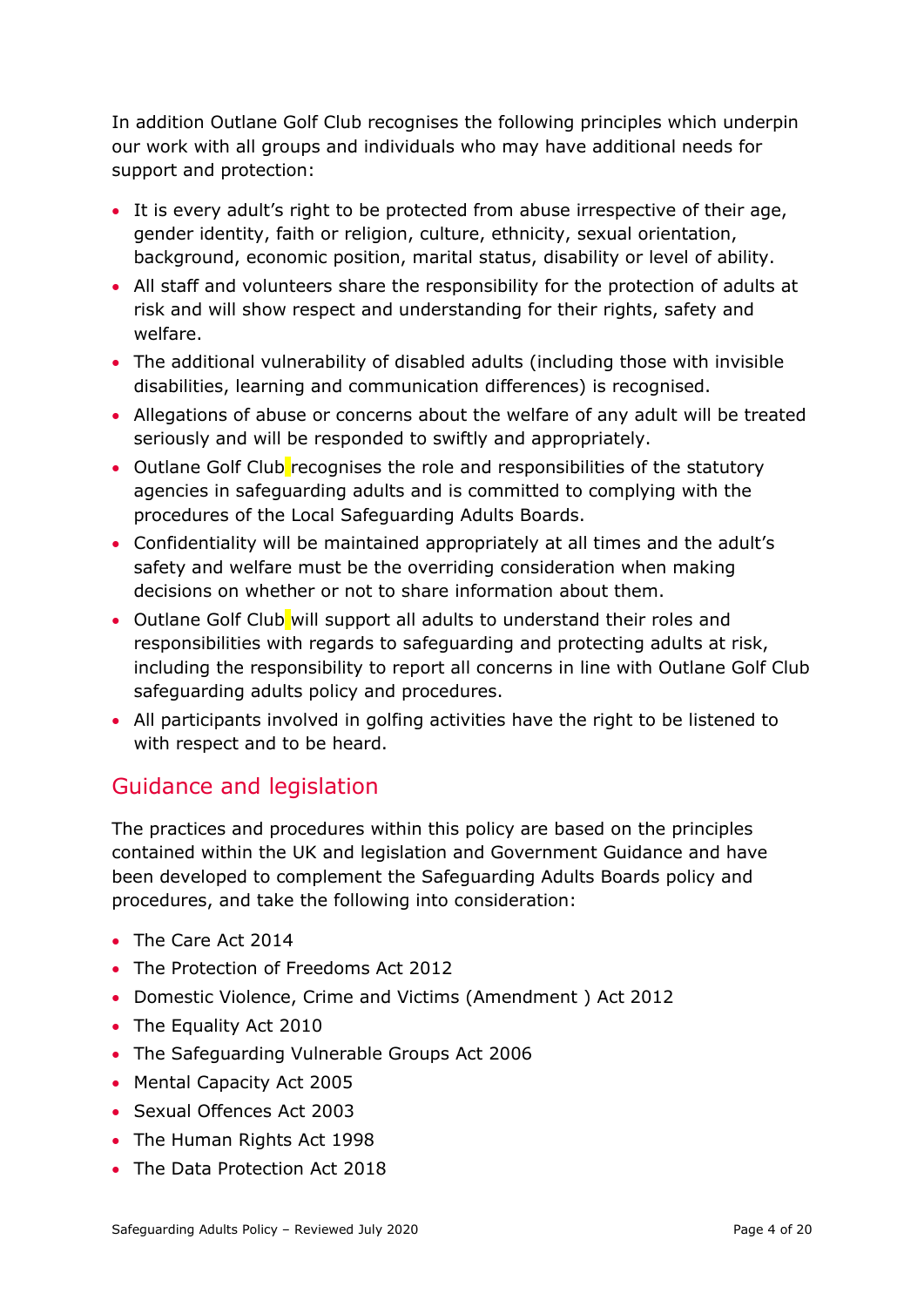## Responsibilities and implementation

Outlane Golf Club will seek to promote the principles of safeguarding by:

- Reviewing Outlane Golf Club policy and procedures every three years or whenever there is a major change in legislation.
- Giving guidance on appropriate recruitment procedures to assess the suitability of volunteers and staff working with vulnerable groups.
- Following procedures to report welfare concerns and allegations about the behaviour of adults and ensure that all staff, volunteers, parents and participants, including children, are aware of these procedures.
- <span id="page-4-0"></span>• Directing club staff, volunteers & coaches to appropriate safeguarding training and learning opportunities, where this is appropriate to their role.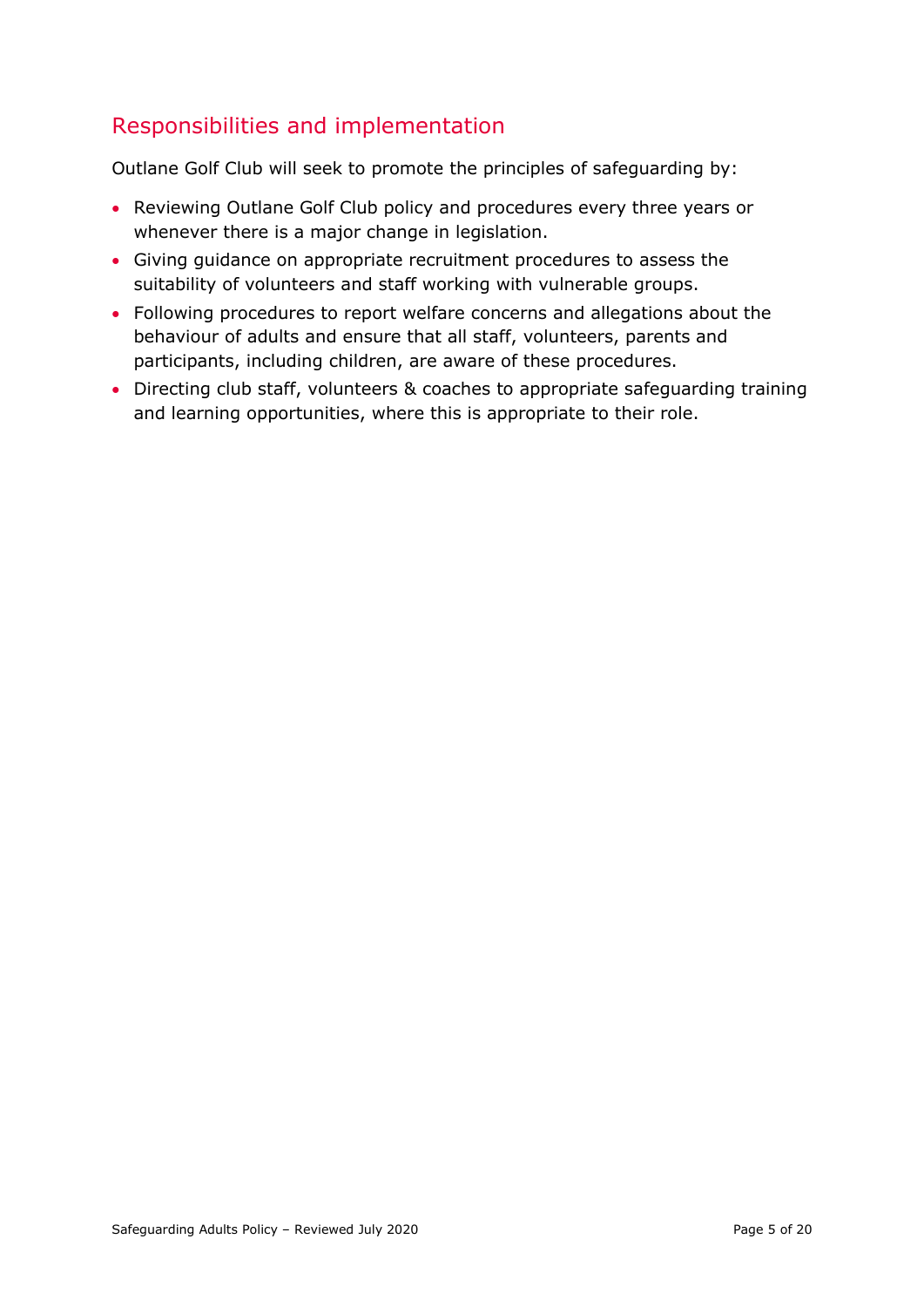## 1. Complaints, concerns and allegations

- **1.1** As a player, parent, carer, member of staff or volunteer you may be concerned about the welfare of an adult, become aware that abuse or poor practice is taking place, suspect abuse or poor practice may be occurring or be told about something that may be abuse or poor practice. These concerns should be brought to the attention of the England Golf Lead Safeguarding Officer without delay.
- **1.2** The person reporting the concern is not required to decide whether abuse has occurred, but simply has a duty to pass on their concerns and any relevant information tel: 01526 351824. All concerns will be treated in confidence. Details should only be shared on a 'need to know' basis with those who can help with the management of the concern.
- **1.3** Concerns will be recorded on an Incident Report Form and sent to England Golf Lead Safeguarding Officer and retained confidentially. The Lead Safeguarding Officer will assist with completion of this form if required, tel 01526 351824.
- **1.4** Outlane Golf Club will work with England Golf, counties and other external agencies to take appropriate action where concerns relate to potential abuse or serious poor practice. Outlane Golf Club's disciplinary procedures will be applied and followed where possible.
- **1.5** Safeguarding adults at risk requires everyone to be committed to the highest possible standards of openness, integrity and accountability. Outlane Golf Club supports an environment where staff, volunteers, parents/carers and the public are encouraged to raise safeguarding concerns. Anyone who reports a legitimate concern to the organisation (even if their concerns subsequently appear to be unfounded) will be supported. All concerns will be taken seriously.
- **1.6** It is important when considering your concern that you also consider the needs and wishes of the person at risk.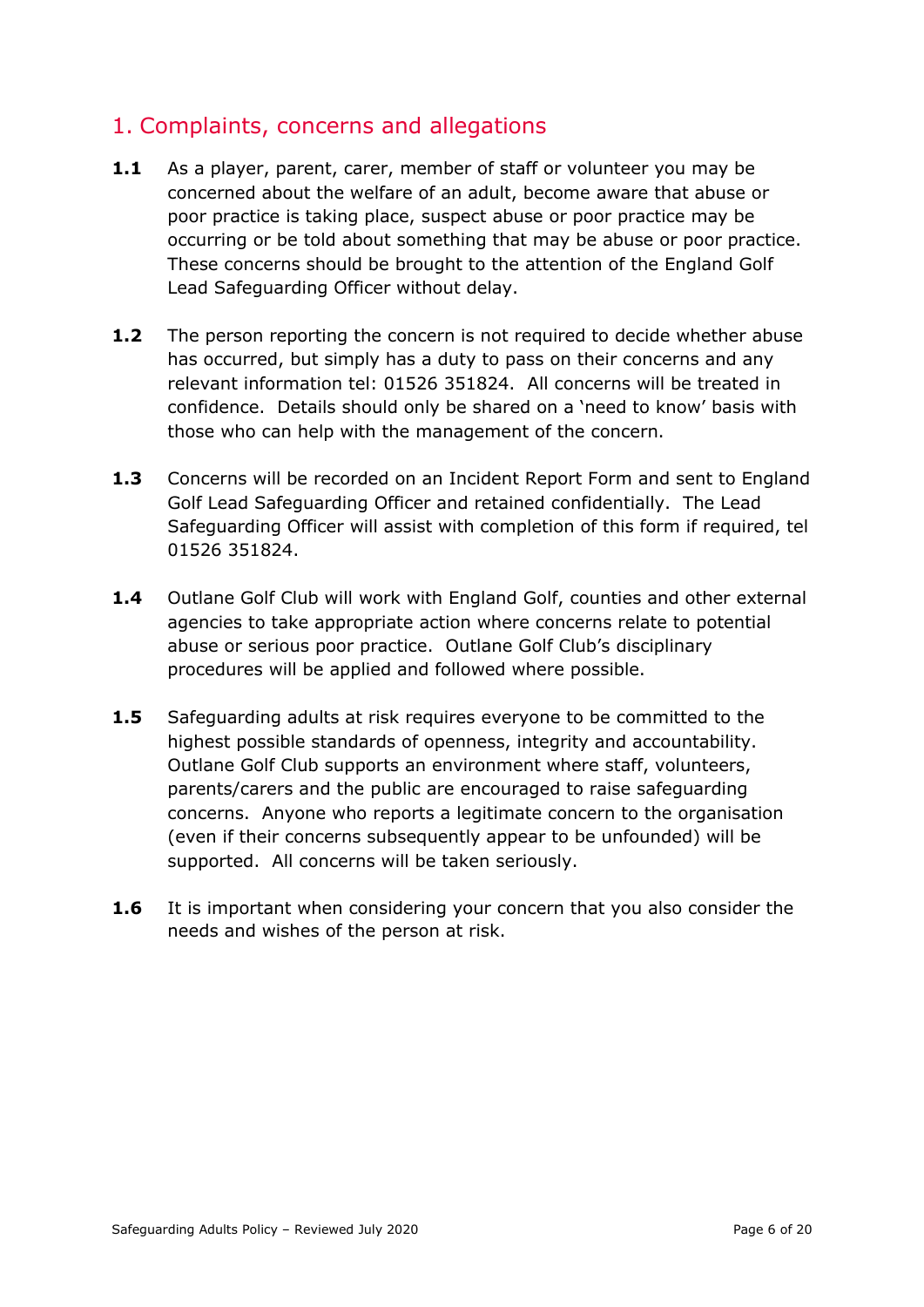## <span id="page-6-0"></span>2. Responding to disclosure of abuse

- **2.1** If an adult indicates that they are being abused the person receiving the information should:
	- Stay Calm
	- Listen carefully to what is said, allowing the adult to continue at their own pace, and take it seriously
	- Explain that it is likely the information will have to be shared with othersdo not promise to keep secrets
	- Keep questions to a minimum, only ask questions if you need to identify/ clarify what the person is telling you. Take care to distinguish between fact, observation, allegation and opinion. It is important that the information you have is accurate
	- Reassure the person that they have done the right thing in revealing the information
	- Ask them what they would like to happen next
	- Explain what you would like to do next and ask if they are happy for you to share the information in order for you to help them. As long as it does not increase the risk to the individual, you should explain to them that it is your duty to share your concern with your Lead Safeguarding Officer
	- Record in writing what was said using the adult's own words as soon as possible

#### **2.2** DO NOT:

- Dismiss the concern.
- Panic or allow shock or distaste to show.
- Probe for more information than is offered.
- Make promises that cannot be kept.
- Conduct an investigation of the case.
- Make negative comments about the alleged perpetrator.

If the matter is urgent and relates to the immediate safety of an adult at risk then contact the police immediately. Complete and Incident Form and copy it to the England Golf Lead Safeguarding Officer within 24 hours.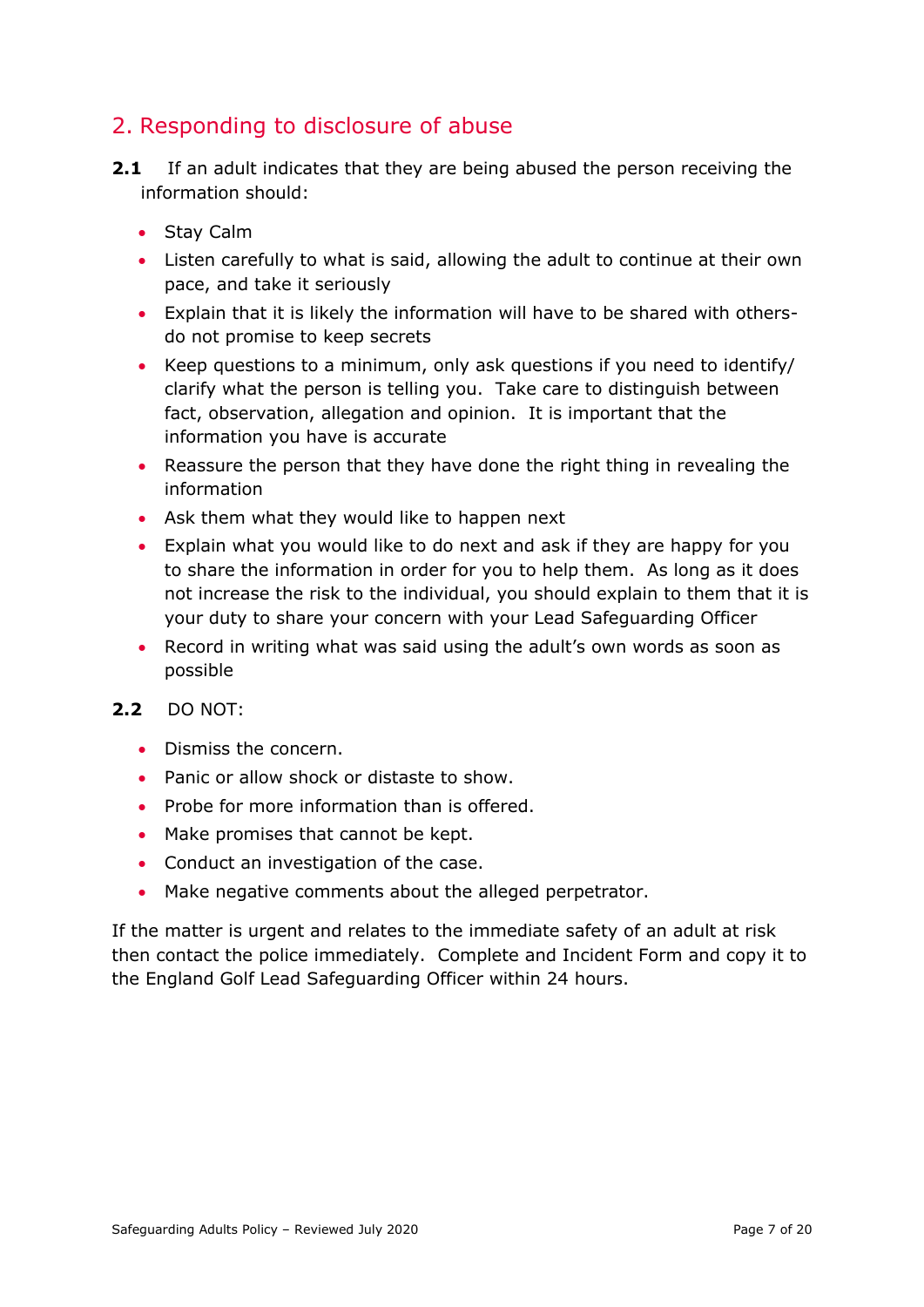## <span id="page-7-0"></span>3. Signs and indicators of abuse and neglect

- **3.1** Abuse can take place in any context. Abuse may be inflicted by anyone. Players, members, staff, volunteers or coaches may suspect that an adult is being abused or neglected outside of the club setting. There are many signs and indicators that may suggest someone is being abused or neglected, these include but are not limited to:
	- Unexplained bruises or injuries or lack of medical attention when an injury is present
	- Person has belongings or money going missing
	- Person is not attending / no longer enjoying their sessions
	- Someone losing or gaining weight / an unkempt appearance. A change in the behaviour or confidence of a person
	- Self-harm
	- A fear of a particular group or individual
	- They may tell you / another person they are being abused i.e. a disclosure.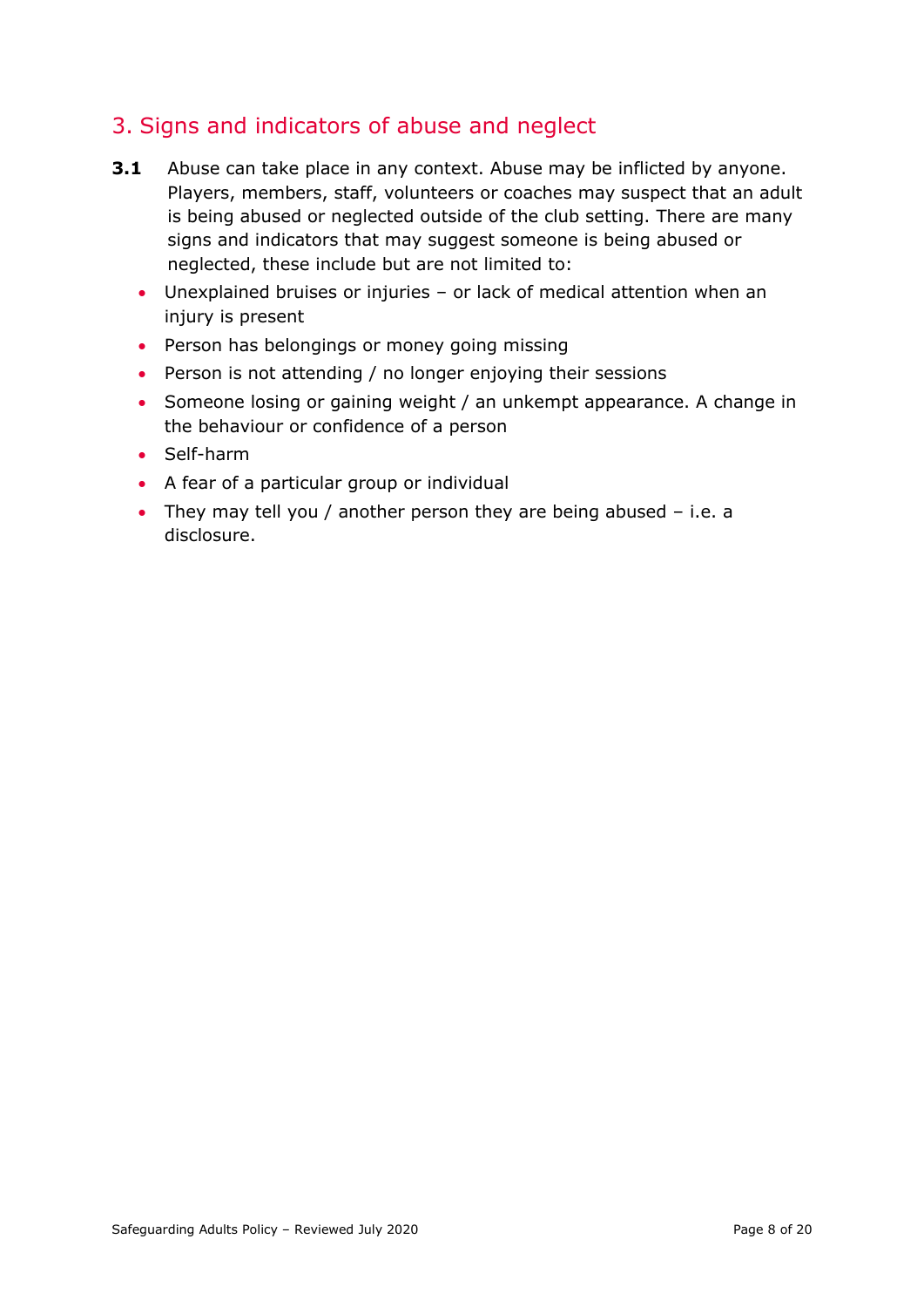## <span id="page-8-0"></span>4. Consent

- **4.1** The Care Act 2014 statutory guidance advises that the first priority in safeguarding should always be to ensure the safety and well-being of the adult.
- **4.2** Adults have a general right to independence, choice and selfdetermination including control over information about themselves.
- **4.3** Outlane Golf Club does not expect staff, coaches or volunteers to support an adult who is felt to be vulnerable or at risk through their decision making process but expects them to inform England Golf without delay so that they can clearly define the various options to help support the adult at risk to make a decision about their safety. As long as it does not increase the risk to the individual, it should be explained to them that it is their duty to share their concern with the England Golf Lead Safeguarding Officer. Consent is not required to seek guidance or share information with the National Governing Body.
- **4.4** Adults may not give their consent to the sharing of safeguarding information outside of the organisation for a number of reasons. For example, they may be unduly influenced, coerced or intimidated by another person, they may be frightened of reprisals, they may fear losing control, they may not trust social services or other partners or they may fear that their relationship with the abuser will be damaged. Reassurance and appropriate support may help to change their view on whether it is best to share information.
- **4.5** Those seeking to support the adult should consider the following:
	- Explore the reasons for the adult's objections what are they worried about?
	- Explain the concern and why you think it is important to share the information
	- Tell the adult with whom you may be sharing the information with and why
	- Explain the benefits, to them or others, of sharing information could
	- they access better help and support?
	- Discuss the consequences of not sharing the information could someone come to harm?
	- Reassure them that the information will not be shared with anyone who does not need to know
	- Reassure them that they are not alone and that support is available to them.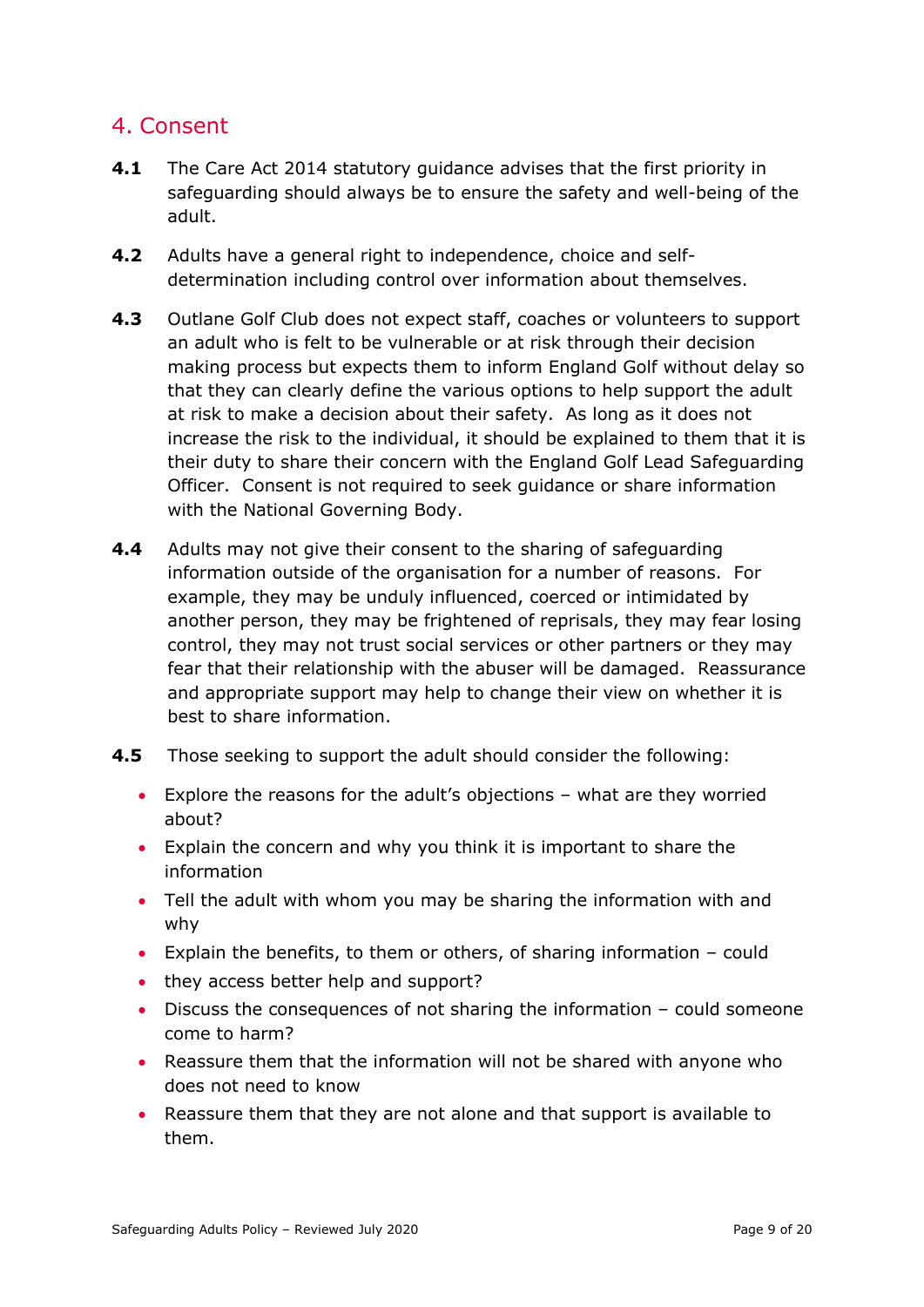- **4.6** If the adult continues to refuse intervention to support them with a safeguarding concern, or requests that information about them is not shared with other safeguarding partners their wishes should be respected.
- **4.7** However, there are a number of circumstances where those seeking to support the adult can reasonably override such a decision, including but not limited to:
	- It appears that the adult lacks the mental capacity to make that decision (this must be properly explored and further guidance should be sought from the England Golf Lead Safeguarding Officer)
	- Emergency or life-threatening situations may warrant the sharing of relevant information with the emergency services without consent
	- Other people are, or may be, at risk, including children
	- A serious crime has been committed / may be prevented
	- Individuals in a Position of Trust are implicated
- <span id="page-9-0"></span>**4.7.1** In such circumstances, it is important to keep a careful record of the decision-making process and guidance should be sought from the England Golf Lead Safeguarding Officer. Legal advice will be sought where appropriate. If the decision is to take action without the adult's consent, then unless it is unsafe to do so, the adult should be informed that this is being done and of the reasons why.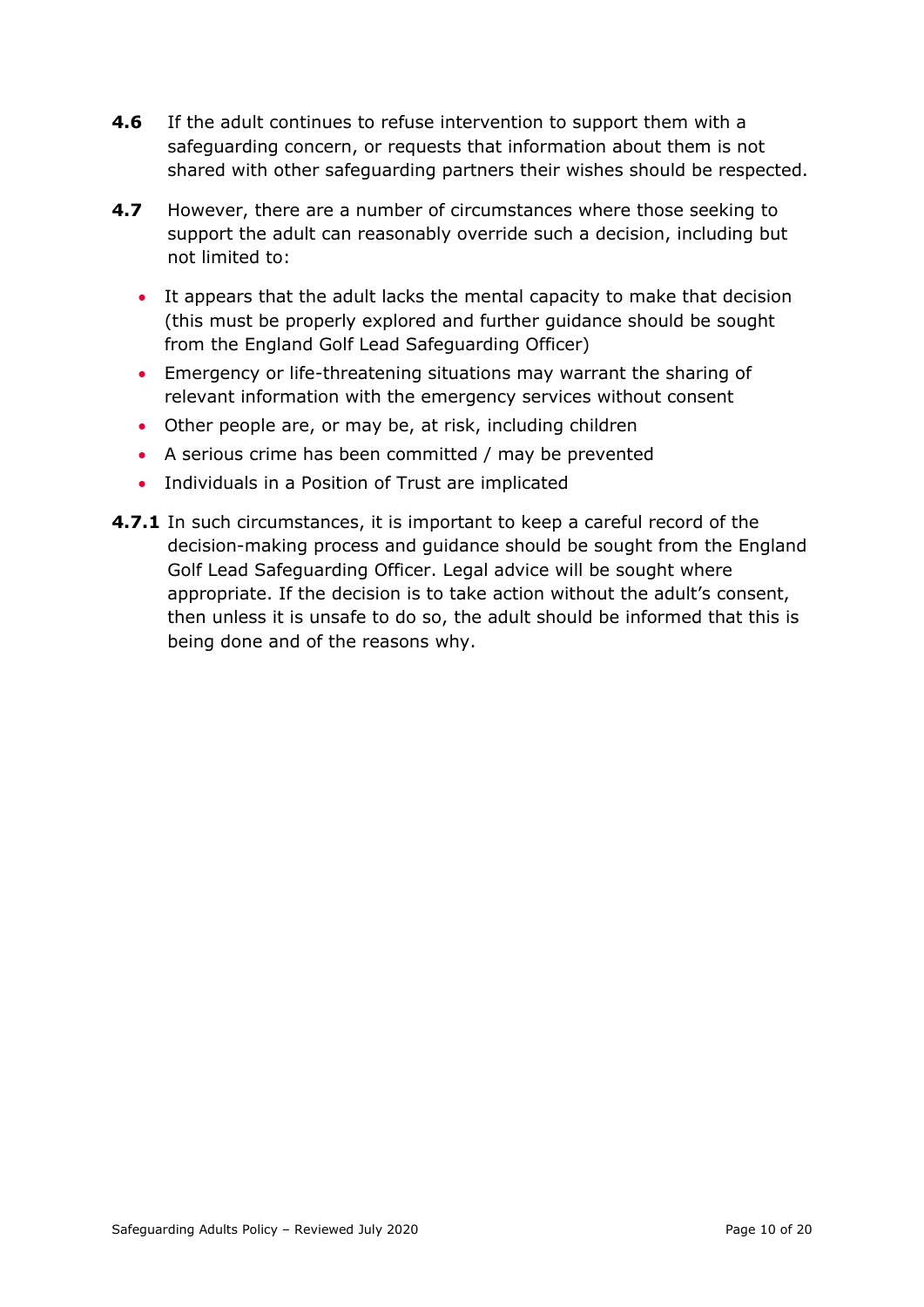## 5. Useful Contacts

England Golf Useful Contacts

| <b>Name</b>                     | <b>Address</b>                                                                                             | <b>Number and email</b>                      |
|---------------------------------|------------------------------------------------------------------------------------------------------------|----------------------------------------------|
| Lead<br>Safeguarding<br>Officer | <b>England Golf</b><br>National Golf Centre, The Broadway<br>Woodhall Spa, Lincolnshire<br><b>LN10 6PU</b> | 01526 351824<br>safeguarding@englandgolf.org |

#### Local Contacts

| <b>Name</b>                                                             | <b>Address</b>                                                                                                                                              | <b>Number and email</b>                                                 |
|-------------------------------------------------------------------------|-------------------------------------------------------------------------------------------------------------------------------------------------------------|-------------------------------------------------------------------------|
| Kirklees Council -<br>Safeguarding<br><b>Adults Partnership</b><br>Team | Ground Floor, Civic Centre 1<br>High Street, Huddersfield<br>HD1 1NF                                                                                        | 01484 221717 (Monday - Friday<br>9am to 5pm)                            |
| Kirklees Council-                                                       | Gateway to care                                                                                                                                             | 01484 414933                                                            |
| Social Care-                                                            | <b>Customer Service Centre</b>                                                                                                                              | gatewaytocare@kirklees.gov.uk                                           |
| <b>Emergency Duty</b>                                                   | Civic Centre 3, Market Street                                                                                                                               | See                                                                     |
| Team                                                                    | Huddersfield, HD1 2YZ                                                                                                                                       | https://www.kirklees.gov.uk/beta/<br>adult-protection/report-abuse.aspx |
|                                                                         | Opening times                                                                                                                                               |                                                                         |
|                                                                         | Monday to Thursday 8am-5pm                                                                                                                                  |                                                                         |
|                                                                         | Friday 8am-4.45pm                                                                                                                                           |                                                                         |
|                                                                         | After 5pm (4.45 on a Friday) - If<br>your call is Urgent you can still<br>telephone 01484 414933 as all<br>calls are diverted to our Emergency<br>Duty Team |                                                                         |

#### National Contacts

| <b>Name</b>                                                          | <b>Address</b>                                                                | <b>Number and email</b>                           |
|----------------------------------------------------------------------|-------------------------------------------------------------------------------|---------------------------------------------------|
| Ann Craft Trust -<br>Safeguarding<br>Adults in Sport<br>and Activity | The Ann Craft Trust<br><b>Centre for Social Work</b><br>Nottingham<br>NG7 2RD | 0115 951 5400<br>ann-craft-trust@nottingham.ac.uk |
| <b>Samaritans</b>                                                    |                                                                               | www.samaritans.org<br>01522 782333                |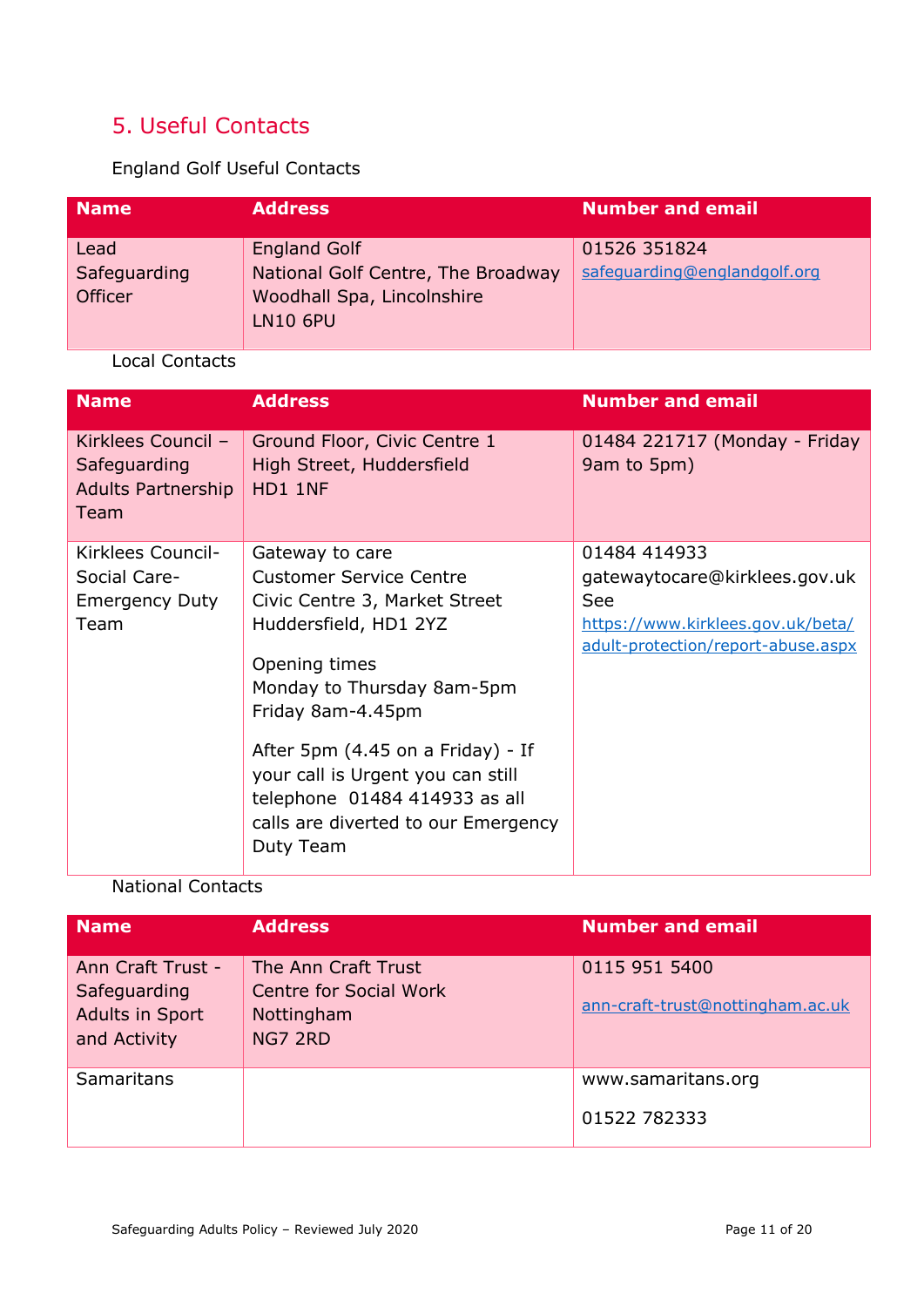## <span id="page-11-0"></span>Safeguarding Adults Flowchart What to do if you have a concern about an adult?



## **Remember**

It is not your duty to investigate concerns about an adult but do not ignore them – talk to the adult if possible and get in touch with someone within your organisation or the local authority for advice.

\* If for any reason a Club Welfare Officer is not in post or is unavailable a principle of least delay is important. Please contact the England Golf Lead Safeguarding Officer.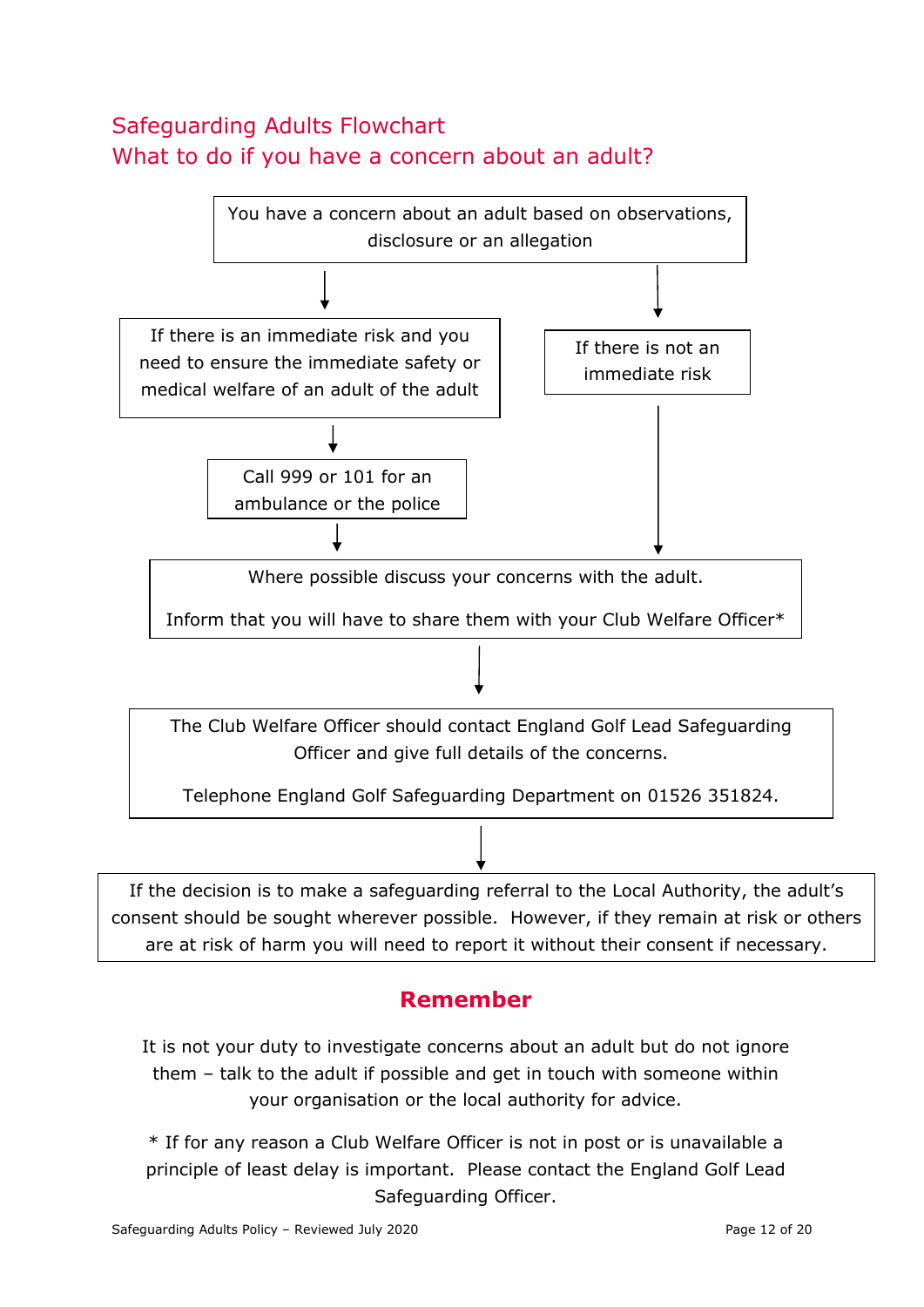## <span id="page-12-0"></span>**Outlane Golf Club Ltd**

## Capacity – Guidance on Making Decisions

The issue of capacity or decision making is a key one in safeguarding adults. It is useful for organisations to have an overview of the concept of capacity.

We make many decisions every day, often without realising. We make so many decisions that it's easy to take this ability for granted.

But some people are only able to make some decisions, and a small number of people cannot make any decisions. Being unable to make a decision is called "lacking capacity".

To make a decision we need to:

- Understand information
- Remember it for long enough
- Think about the information
- Communicate our decision

A person's ability to do this may be affected by things like learning disability, dementia, mental health needs, acquired brain injury, and physical ill health.

The Mental Capacity Act 2005 (MCA) states that every individual has the right to make their own decisions and provides the framework for this to happen.

The MCA is about making sure that people over the age of 16 have the support they need to make as many decisions as possible.

The MCA also protects people who need family, friends, or paid support staff to make decisions for them because they lack capacity to make specific decisions.

Our ability to make decisions can change over the course of a day**.**

Here are some examples that demonstrate how the timing of a question can affect the response:

- A person with epilepsy may not be able to make a decision following a seizure.
- Someone who is anxious may not be able to make a decision at that point.
- A person may not be able to respond as quickly if they have just taken some medication that causes fatigue.

In each of these examples, it may appear as though the person cannot make a decision. But later in the day, presented with the same decision, they may be able to at least be involved.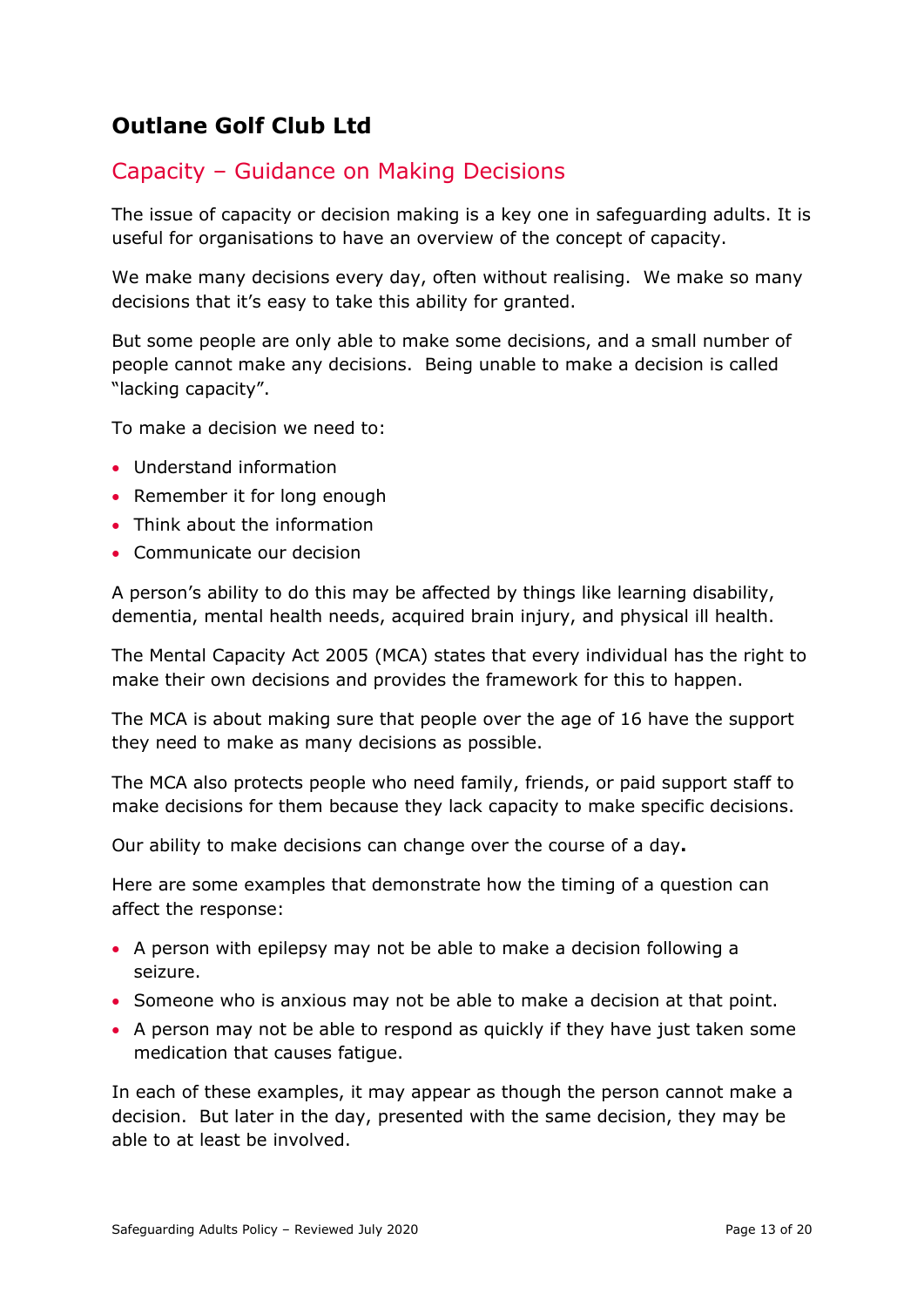The MCA recognises that capacity is decision-specific, so no one will be labelled as entirely lacking capacity. The MCA also recognises that decisions can be about big life-changing events, such as where to live, but equally about small events, such as what to wear on a cold day.

To help you to understand the MCA, consider the following five points:

- **1.** Assume that people are able to make decisions, unless it is shown that they are not. If you have concerns about a person's level of understanding, you should check this with them, and if applicable, with the people supporting them.
- **2.** Give people as much support as they need to make decisions. You may be involved in this – you might need to think about the way you communicate or provide information, and you may be asked your opinion.
- **3.** People have the right to make unwise decisions. The important thing is that they understand the implications. If they understand the implications, consider how risks might be minimised.
- **4.** If someone is not able to make a decision, then the person helping them must only make decisions in their "best interests". This means that the decision must be what is best for the person, not for anyone else. If someone was making a decision on your behalf, you would want it to reflect the decision you would make if you were able to.
- **5.** Find the least restrictive way of doing what needs to be done.

## Remember

- You should not discriminate or make assumptions about someone's ability to make decisions, and you should not pre-empt a "best-interests" decision merely on the basis of a person's age, appearance, condition, or behaviour.
- <span id="page-13-0"></span>• When it comes to decision-making, you could be involved in a minor way, or asked to provide more detail. The way you provide information might influence a person's ultimate decision. A person may be receiving support that is not in line with the MCA, so you must be prepared to address this.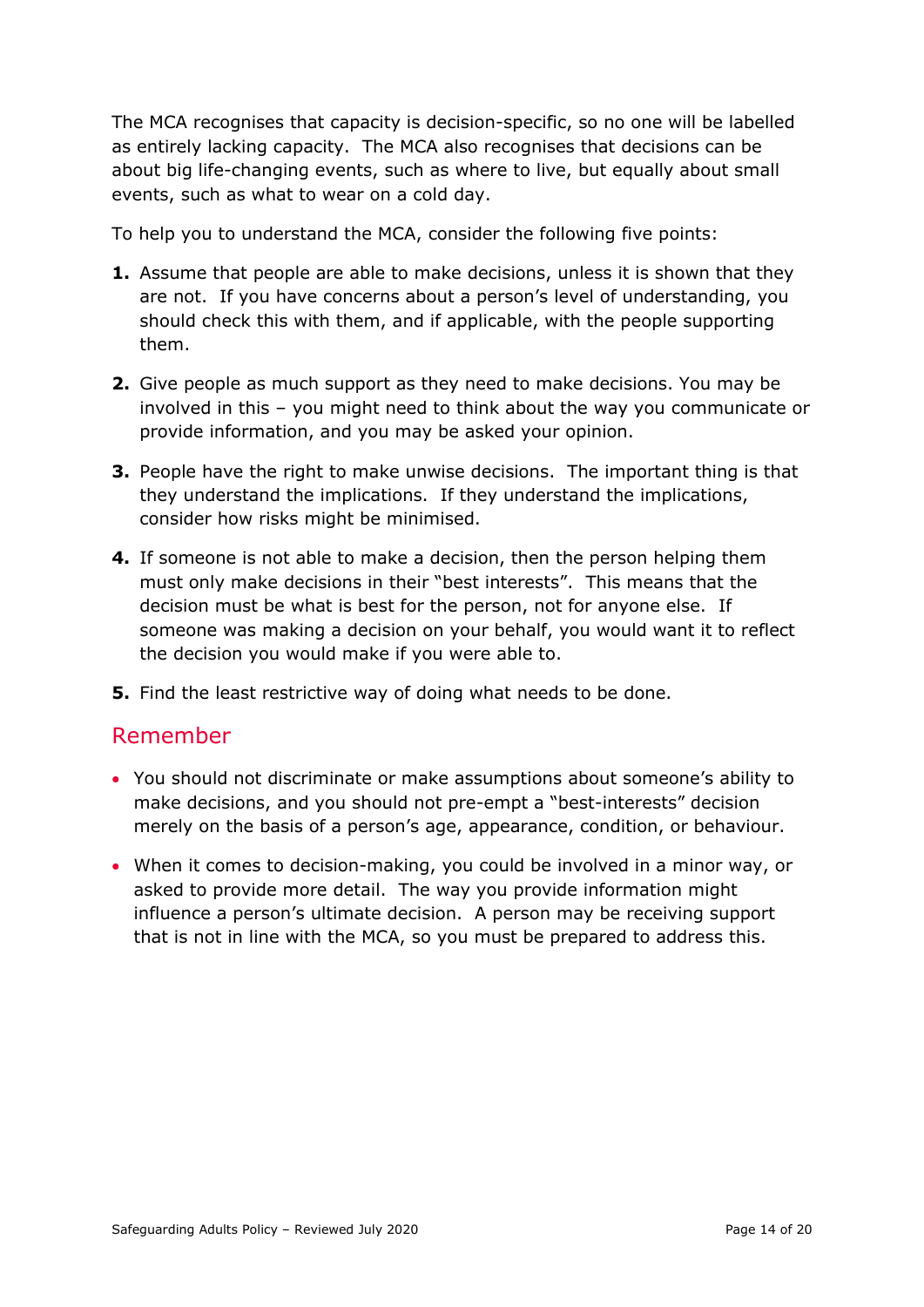## Incident Report Form

| Recorder's Name: |               |
|------------------|---------------|
| Address:         |               |
| Post Code:       | Telephone No: |

| Name of Identified Adult: |               |
|---------------------------|---------------|
| Address:                  |               |
| Post Code:                | Telephone No: |

| Complainant's Name: |               |
|---------------------|---------------|
| Address:            |               |
| Post Code:          | Telephone No: |

| Details of the allegations: [include: date; time; location; and nature of the<br>incident.] |
|---------------------------------------------------------------------------------------------|
| Additional information: [include: witnesses; corroborative statements; etc.]                |
|                                                                                             |
|                                                                                             |
|                                                                                             |
|                                                                                             |
| Have you discussed your concerns with the adult? What are their views?                      |
|                                                                                             |
|                                                                                             |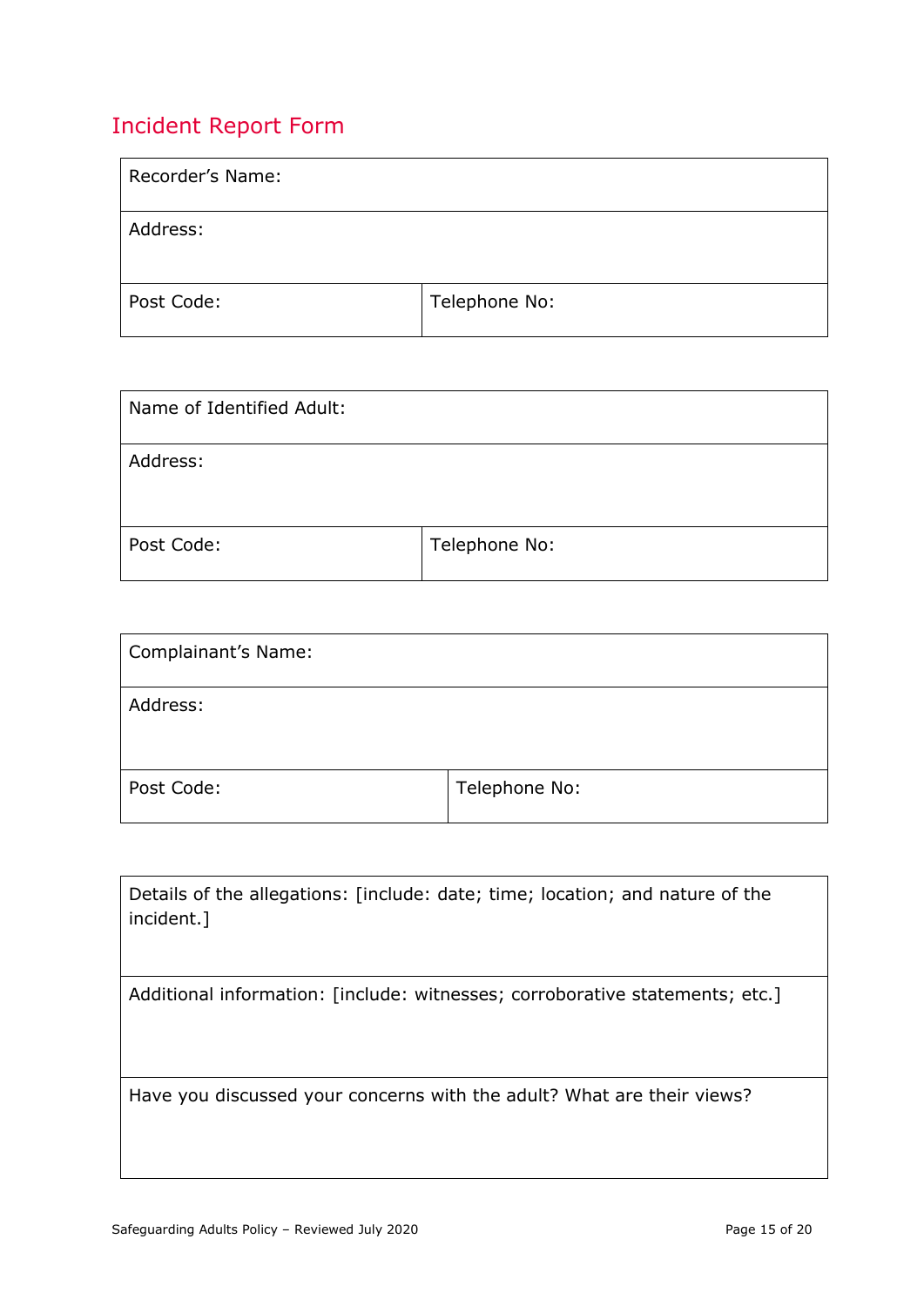| England Golf Safeguarding department notified (01526 351824) |  |
|--------------------------------------------------------------|--|
|--------------------------------------------------------------|--|

Case Number (if allocated):

Name of person spoken to:

Date: Time: Time: The Solution of the Solution of the Solution of the Time: Time:

Action taken:

Date: Time: Time: Time: Time: Time: Time: Time: Time: Time: Time: Time: Time: Time: Time: Time: Time: Time: Time: Time: Time: Time: Time: Time: Time: Time: Time: Time: Time: Time: Time: Time: Time: Time: Time: Time: Time:

Signature of Recorder:

Signature of Complainant:

#### **Data protection:**

England Golf Safeguarding Department may use the information in this form (together with other information they obtain as a result of any investigation) to investigate the alleged incident and to take whatever action is deemed appropriate, in accordance with their Safeguarding Adults Policy and Procedures.

Strict confidentiality will be maintained and information will only be shared on a "need to know" basis in the interests of safeguarding. This may involve disclosing certain information to a number of organisations and individuals including relevant clubs and County bodies, individuals that are the subject of an investigation and/or Statutory agencies such as the Police and Adult Social Care.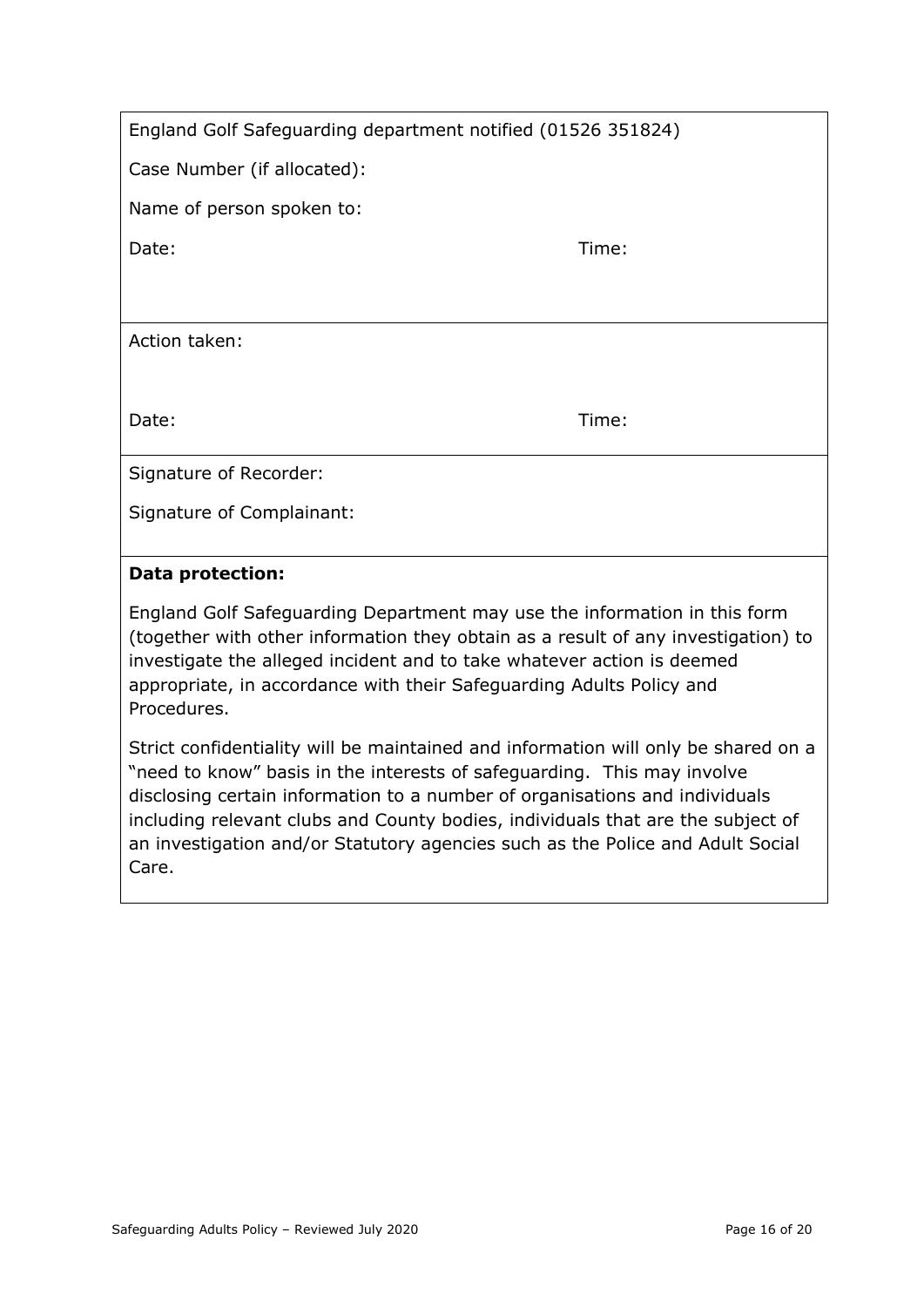## <span id="page-16-0"></span>**Outlane Golf Club Ltd**

## Guidance on types of harm

#### **The Care Act 2014 recognises 10 categories of abuse that may be experienced by adults.**

#### **Self-neglect**

This covers a wide range of behaviour: neglecting to care for one's personal hygiene, health or surroundings and includes behaviour such as hoarding.

#### **Modern Slavery**

This encompasses slavery, human trafficking, forced labour and domestic servitude.

#### **Domestic Abuse**

This includes psychological, physical, sexual, financial and emotional abuse perpetrated by anyone within a person's family. It also includes so called 'honour' based violence.

#### **Discriminatory**

Discrimination is abuse which centres on a difference or perceived difference particularly with respect to race, gender or disability or any of the protected characteristics of the Equality Act.

#### **Organisational**

This includes neglect and poor care practice within an institution or specific care setting such as a hospital or care home, for example, or in relation to care provided in one's own home. This may range from one off incidents to on-going ill-treatment. It can be through neglect or poor professional practice as a result of the structure, policies, processes and practices within an organisation.

#### **Physical**

This includes hitting, slapping, pushing, kicking, misuse of medication, restraint or inappropriate sanctions.

#### **Sexual**

This includes rape, indecent exposure, sexual harassment, inappropriate looking or touching, sexual teasing or innuendo, sexual photography, subjection to pornography or witnessing sexual acts, indecent exposure and sexual assault or sexual acts to which the adult has not consented or was pressured into consenting.

#### **Financial or material**

This includes theft, fraud, internet scamming, coercion in relation to an adult's financial affairs or arrangements, including in connection with wills, property, inheritance or financial transactions, or the misuse or misappropriation of property, possessions or benefits.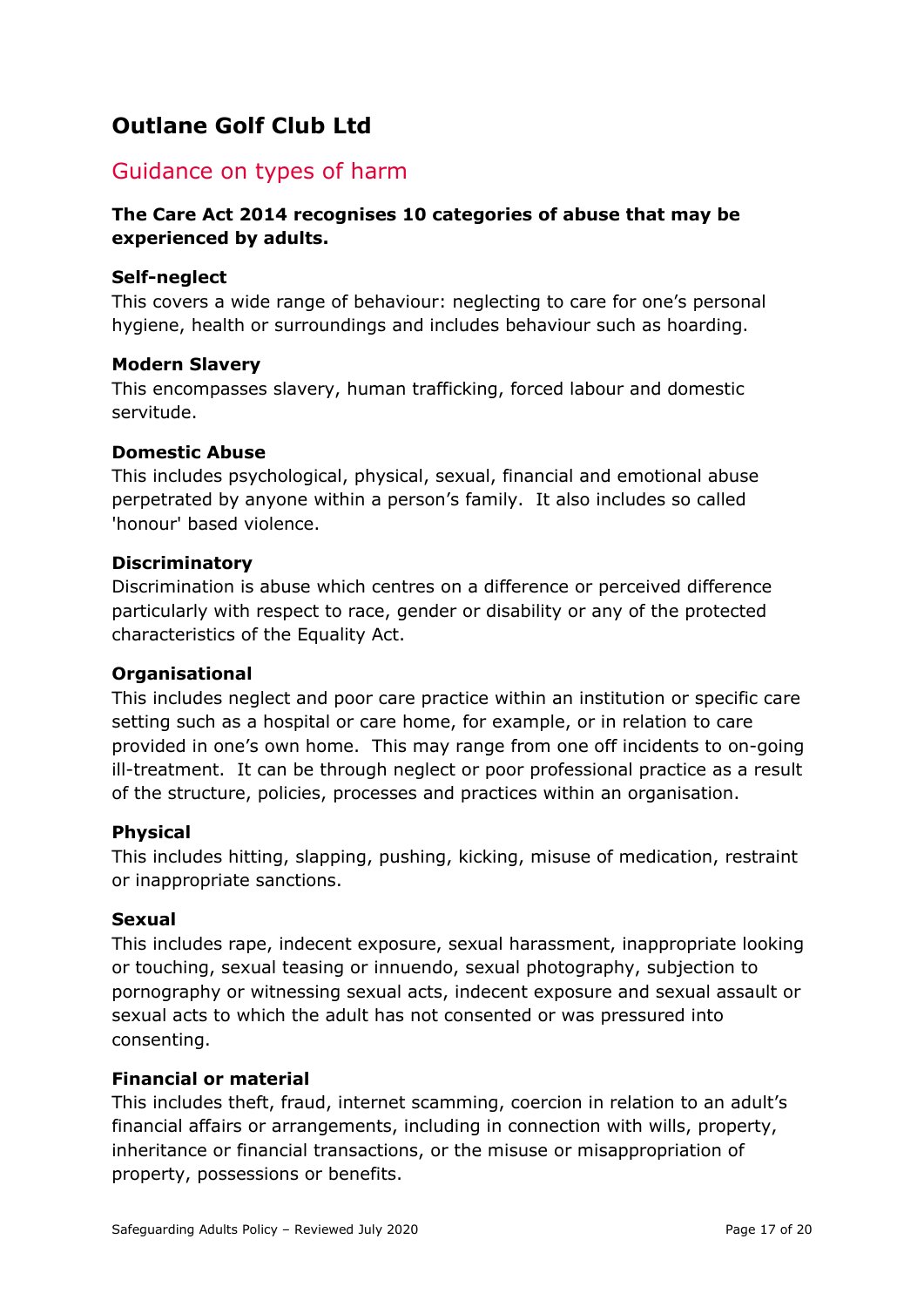#### **Neglect/Acts of omission**

This includes ignoring medical or physical care needs, failing to provide access to appropriate health social care or educational services, the withholding of the necessities of life, such as medication, adequate nutrition and heating.

#### **Emotional or psychological**

This includes threats of harm or abandonment, deprivation of contact, humiliation, blaming, controlling, intimidation, coercion, harassment, verbal abuse, isolation or withdrawal from services or supportive networks.

#### **Not included in the Care Act 2014 but also relevant to safeguarding adults in sport and physical activity:**

#### **Cyber Bullying**

Cyberbullying occurs when someone repeatedly makes fun of another person online or repeatedly picks on another person through emails or text messages, or uses online forums with the intention of harming, damaging, humiliating or isolating another person. It can be used to carry out many different types of bullying (such as racist bullying, homophobic bullying, or bullying related to special educational needs and disabilities) but instead of the perpetrator carrying out the bullying face-to-face, they use technology as a means to do it.

#### **Forced marriage**

This is a term used to describe a marriage in which one or both of the parties are married without their consent or against their will. A forced marriage differs from an arranged marriage, in which both parties consent to the assistance of a third party in identifying a spouse. The Anti-social Behaviour, Crime and Policing Act 2014 make it a criminal offence to force someone to marry.

#### **Mate Crime**

A 'mate crime' is when vulnerable people are befriended by members of the community who go on to exploit and take advantage of them. It may not be an illegal act but still has a negative effect on the individual. Mate Crime is carried out by someone the adult knows and often happens in private. In recent years there have been a number of Serious Case Reviews relating to people with a learning disability who were murdered or seriously harmed by people who purported to be their friend.

#### **Radicalisation**

The aim of radicalisation is to attract people to their reasoning, inspire new recruits and embed their extreme views and persuade vulnerable individuals of the legitimacy of their cause. This may be direct through a relationship, or through social media.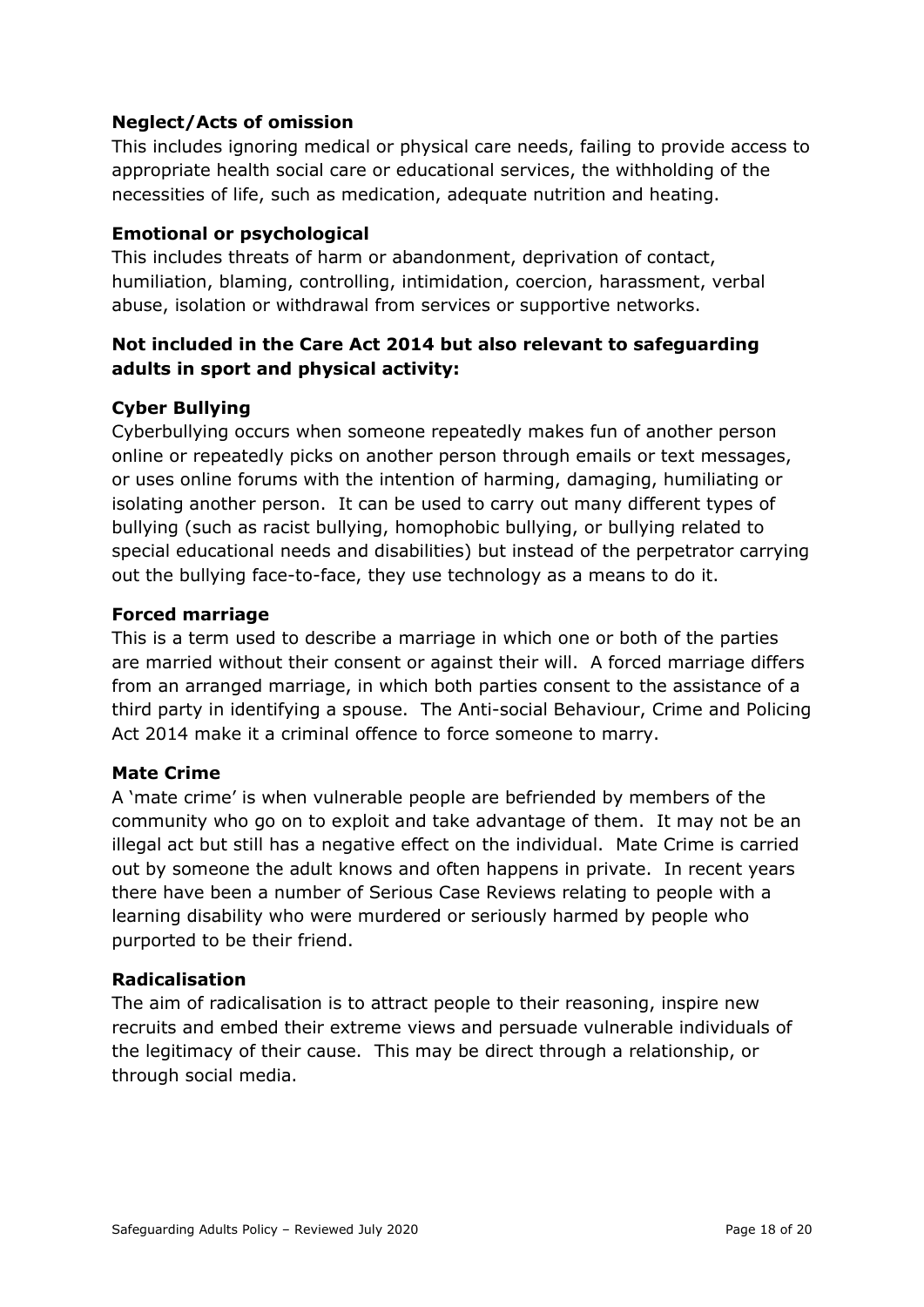## <span id="page-18-0"></span>**Outlane Golf Club Ltd**

## Consent and Information Sharing

Workers and volunteers within sports and physical activity organisations should always share safeguarding concerns in line with their organisation's policy, usually with their safeguarding lead or welfare officer in the first instance, except in emergency situations. As long as it does not increase the risk to the individual, the worker or volunteer should explain to them that it is their duty to share their concern with their safeguarding lead or welfare officer.

The safeguarding lead or welfare officer will then consider the situation and plan the actions that need to be taken, in conjunction with the adult at risk and in line with the organisation's policy and procedures and local safeguarding adults board policy and procedures.

To make an adult safeguarding referral you need to call the local safeguarding adults team. This may be part of a MASH (Multi*-*Agency Safeguarding Hub). A conversation can be had with the safeguarding adults team without disclosing the identity of the person in the first instance. If it is thought that a referral needs to be made to the safeguarding adults team, consent should be sought where possible from the adult at risk.

Individuals may not give their consent to the sharing of safeguarding information with the safeguarding adults team for a number of reasons. Reassurance, appropriate support and revisiting the issues at another time may help to change their view on whether it is best to share information.

If they still do not consent, then their wishes should usually be respected. However, there are circumstances where information can be shared without consent such as when the adult does not have the capacity to consent, it is in the public interest because it may affect other people or a serious crime has been committed. This should always be discussed with your safeguarding lead and the local authority safeguarding adults team.

If someone does not want you to share information outside of the organisation or you do not have consent to share the information, ask yourself the following questions:

- Is the adult placing themselves at further risk of harm?
- Is someone else likely to get hurt?
- Has a criminal offence occurred? This includes: theft or burglary of items, physical abuse, sexual abuse, forced to give extra money for lessons (financial abuse) or harassment.
- Is there suspicion that a crime has occurred?

If the answer to any of the questions above is 'yes' - then you can share without consent and need to share the information.